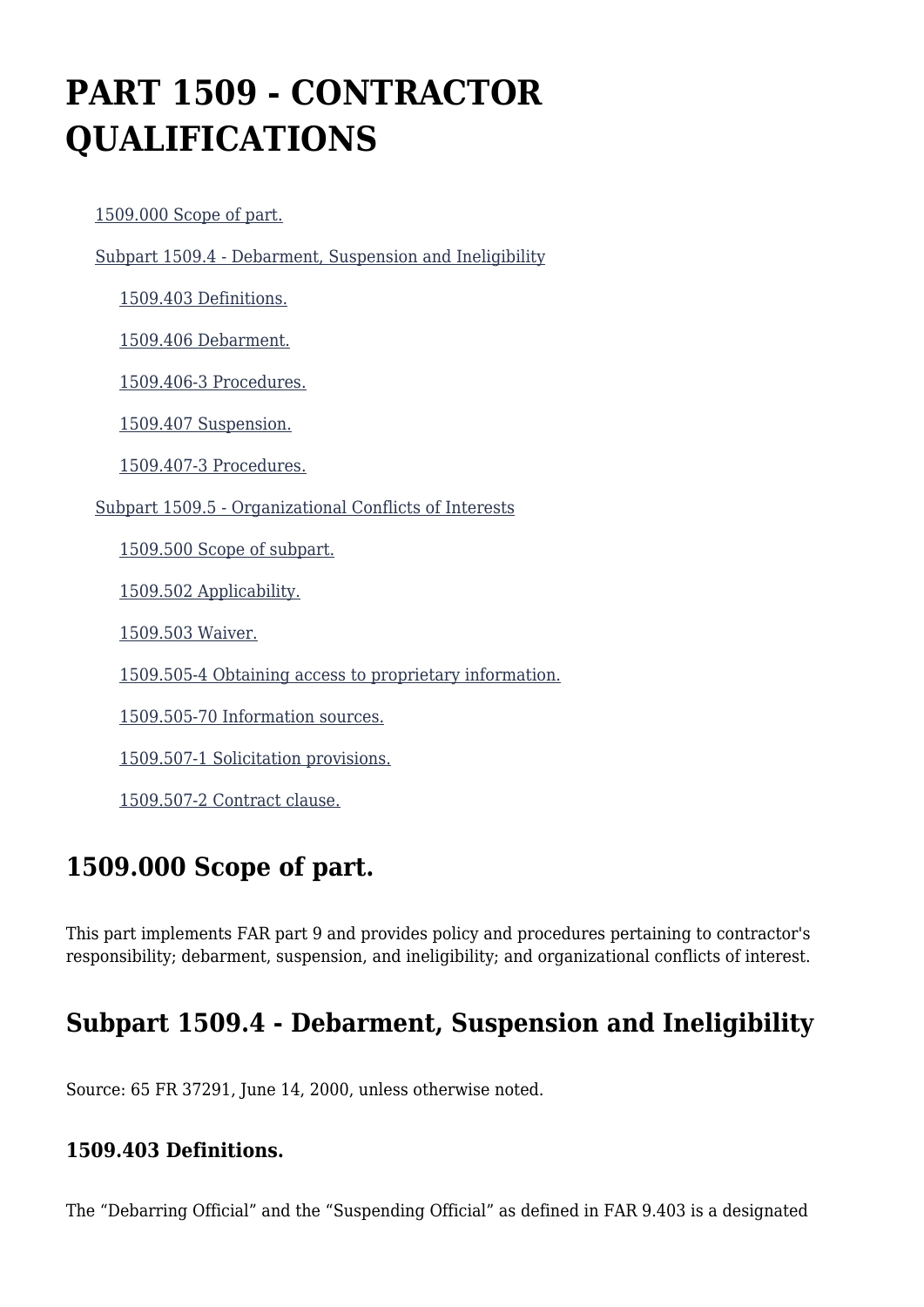individual located in the Office of Grants and Debarment. This Agency official is authorized to make the determinations and provide the notifications required under FAR subpart 9.4 or this subpart, except for the determinations required by FAR 9.405-1(a) which are to be made by the Head of the Contracting Activity. All compelling reason determinations to be made by the Debarring or Suspending Official under FAR subpart 9.4 or this subpart will be made only after coordination and consultation with the Head of the Contracting Activity. See also 2 CFR part 1532.

### **1509.406 Debarment.**

### **1509.406-3 Procedures.**

#### (a) *Investigation and referral* -

(1) Contracting officer responsibility. (i) When contracting personnel discover information which indicates that a cause for debarment may exist, they shall promptly report such information to the cognizant Chief of the Contracting Office (CCO). Purchasing agents in simplified acquisition activities which do not come under the direct cognizance of a CCO shall report such information by memorandum, through their immediate supervisor, and addressed to the cognizant CCO responsible for their office's contract acquisitions.

(ii) Contracting officers shall review "The List of Parties Excluded from Federal Procurement and Nonprocurement Programs" to ensure that the Agency does not solicit offers from, award contracts to, or consent to subcontracts with listed contractors.

(2) *Chief of the Contracting Office responsibility.* When the Chief of the Contracting Office determines that sufficient information is available to indicate that a cause for debarment may exist, such information shall be promptly reported by memorandum to the HCA. The memorandum provides the Chief of the Contracting Office's assessment of the information, any investigative report or audit, and any additional information he/she has discovered.

(3) *HCA responsibility.* Upon receipt of a report of a suspected debarment situation, the HCA shall take the following actions:

(i) Notify the Director, Suspension and Debarment Division, that investigation of a potential debarment has been initiated.

(ii) Review the reported information.

(iii) Investigate as necessary to verify or develop additional information.

(iv) Refer the matter through the Suspension and Debarment Division to the Debarring Official for consideration of debarment; request that the Suspension and Debarment Division evaluate the information and, if appropriate, refer the matter to the Debarring Official for consideration of debarment; or recommend to the Suspension and Debarment Division that the matter be closed without further action because the facts do not warrant debarment.

(v) Obtain legal counsel's opinion on referrals or recommendations made to the Debarring Official.

(vi) Notify EPA Contracting Officers of those Contractors who are ineligible for solicitation, award, or subcontracting but who do not appear on the GSA Consolidated List; e.g., those who are ineligible based on a settlement reached by the Debarring Official under which the Contractor has agreed to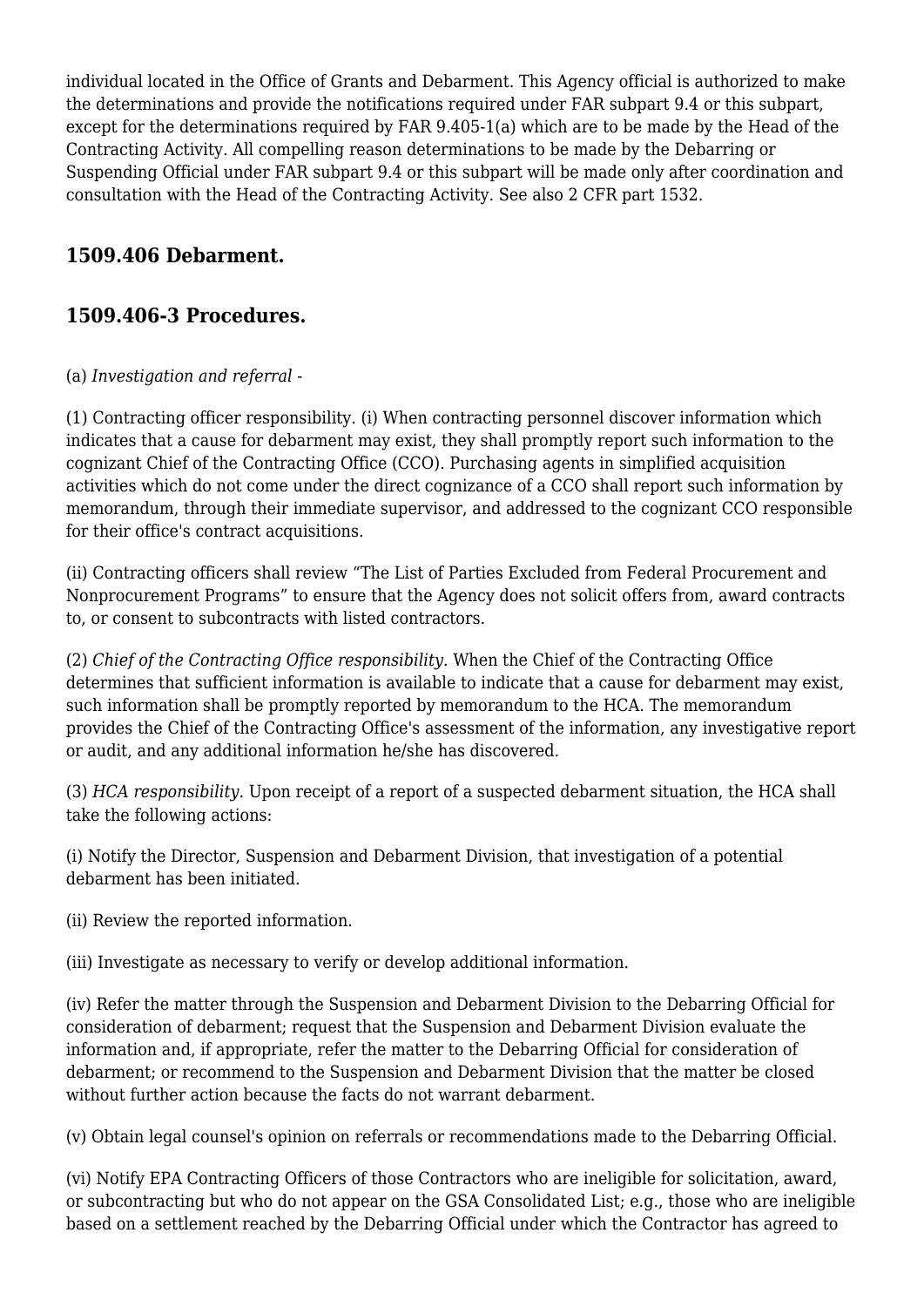voluntarily exclude itself from participation in Government contracting/subcontracting for a specified period or because of a Notice of Proposal to Debar.

(4) *Any official.* When information is discovered which may indicate potential criminal or civil fraud activity, such information must be referred promptly to the EPA Office of Inspector General.

(5) *Debarring Official's responsibility.* The Debarring Official shall:

(i) Review referrals from the HCA together with the HCA's recommendations, if any, and determine whether further consideration by the Debarring Official is warranted and take such actions as are required by FAR subpart 9.4;

(ii) Obtain the HCA's recommendation prior to reaching a voluntary exclusion settlement with a Contractor in lieu of debarment;

(iii) Promptly notify the HCA of Contractors with whom a settlement in lieu of debarment has been reached under which the Contractor voluntarily excludes itself from or restricts its participation in Government contracting/subcontracting for a specified period; and of Contractors who have received a Notice of Proposal to Debar.

(b) [Reserved]

### **1509.407 Suspension.**

### **1509.407-3 Procedures.**

The procedures prescribed in  $1509.406-3$ (a) shall be followed under conditions which appear to warrant suspension of a Contractor.

# **Subpart 1509.5 - Organizational Conflicts of Interests**

### **1509.500 Scope of subpart.**

This subpart establishes EPA policy and procedures for identifying, evaluating, and resolving organizational conflicts of interest. EPA's policy is to avoid, neutralize, or mitigate organizational conflicts of interest. If EPA is unable to neutralize or mitigate the effects of a potential conflict of interest, EPA will disqualify the prospective contractor or will terminate the contract when potential or actual conflicts are identified after award.

### **1509.502 Applicability.**

This subpart applies to all EPA contracts except agreements with other Federal agencies. However, this subpart applies to contracts with the Small Business Administration (SBA) under the 8(a) program.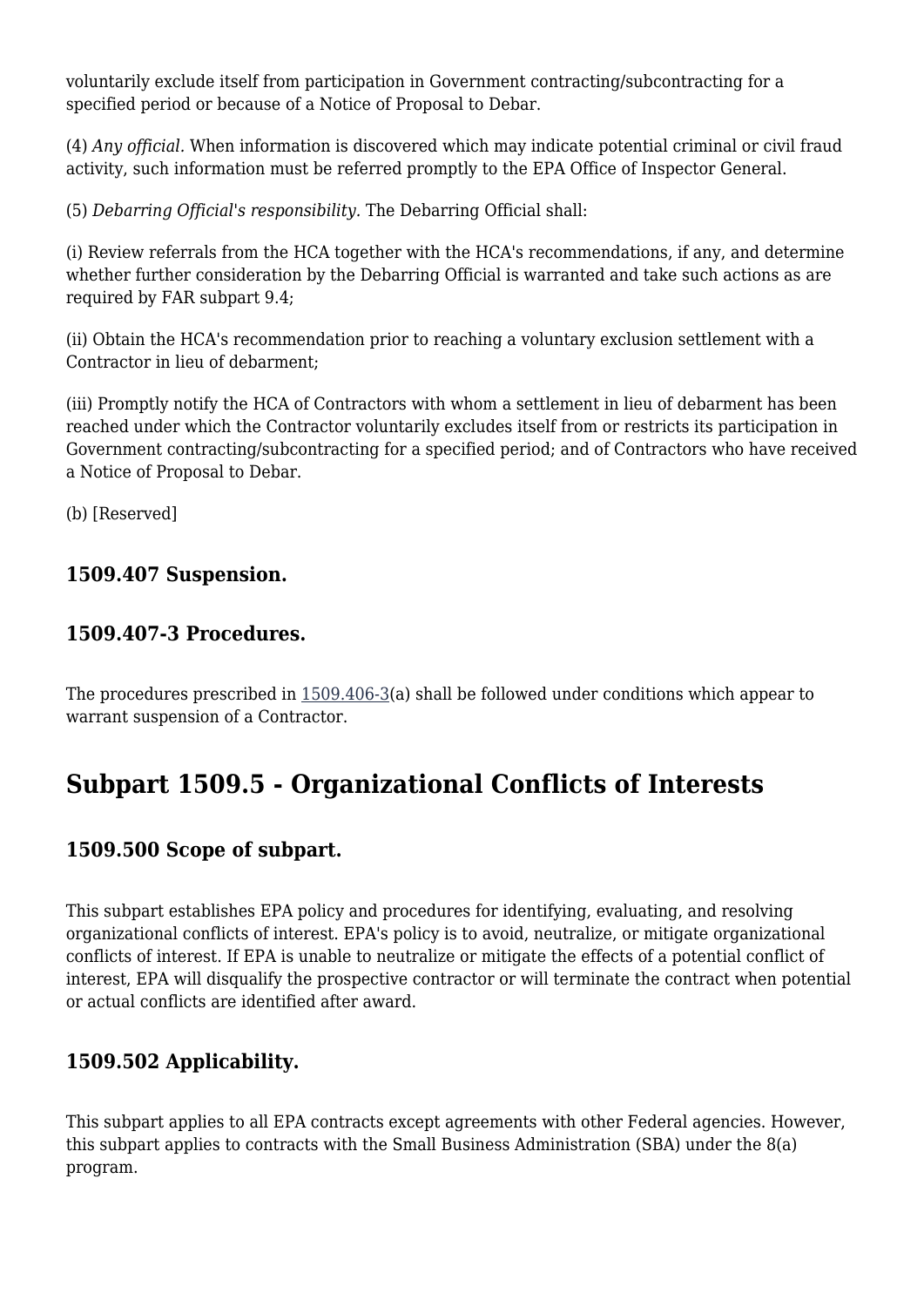### **1509.503 Waiver.**

The Head of the Contracting Activity may waive any general rule or procedure of this subpart by determining that its application in a particular situation would not be in the Government's interest. Any request for waiver must be in accordance with FAR 9.503. The Assistant General Counsel for Contracts and Information Law shall be consulted on such waiver requests.

### **1509.505-4 Obtaining access to proprietary information.**

Contractors gaining access to confidential business information of other companies in performing advisory services for EPA shall comply with the special requirements of 40 CFR part 2 and the provisions of their contracts relating to the treatment of confidential business information.

#### **1509.505-70 Information sources.**

(a) *Disclosure.* Prospective EPA Contractors responding to solicitations or submitting unsolicited proposals shall provide information to the Contracting Officer for use in identifying, evaluating, or resolving potential organizational conflicts of interest. The submittal may be a certification or a disclosure, pursuant to paragraph (a)

(1) or (2) of this section.

(1) If the prospective contractor is not aware of any information bearing on the existence of any organizational conflict of interest, it may so certify.

(2) Prospective contractors not certifying in accordance with paragraph (a)

(1) of this section must provide a disclosure statement which describes concisely all relevant facts concerning any past, present, or planned interests relating to the work to be performed and bearing on whether they, including their chief executives, directors, or any proposed consultant or subcontractor, may have a potential organizational conflict of interest.

(b) *Failure to disclose information.* Any prospective contractor failing to provide full disclosure, certification, or other required information will not be eligible for award. Nondisclosure or misrepresentation of any relevant information may also result in disqualification from award, termination of the contract for default, or debarment from Government contracts, as well as other legal action or prosecution. In response to solicitations, EPA will consider any inadvertent failure to provide disclosure certification as a "minor informality" (as explained in FAR 14.405); however, the prospective contractor must correct the omission promptly.

(c) *Exception.* Where the Contractor has previously submitted a conflict of interest certification or disclosure for a contract, only an update of such statement is required when the contract is modified.

#### **1509.507-1 Solicitation provisions.**

(a) *Advance notice of limitations.* The Contracting Officer shall alert prospective contractors by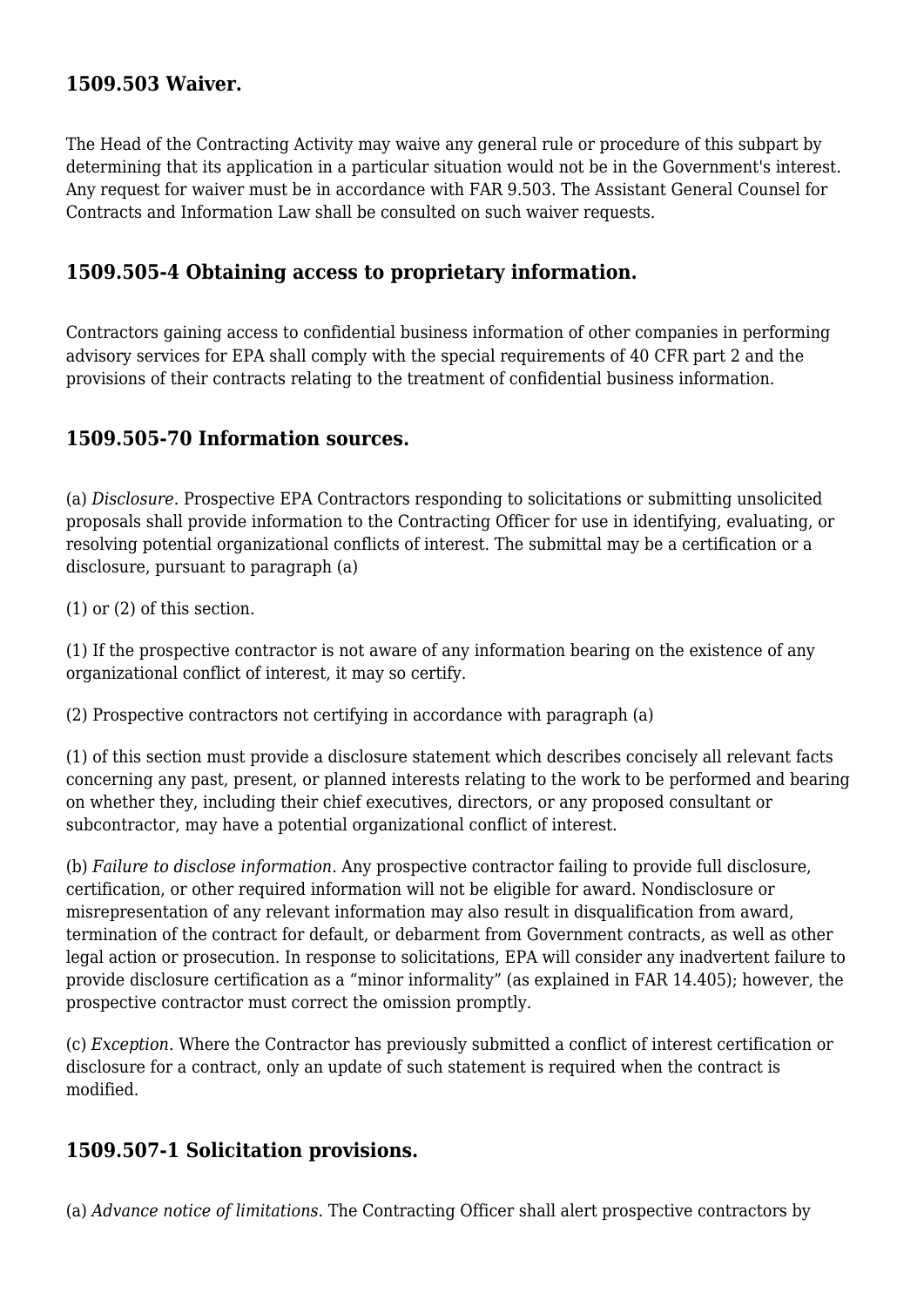placing a notice in the solicitation whenever a particular acquisition might create an organizational conflict of interest. The notice will:

(1) Include the information prescribed in FAR 9.507-1;

(2) Refer prospective contractors to this subpart; and

(3) Require proposers to disclose relevant facts concerning any past, present, or currently planned interests relating to the work described in the solicitation.

(b) *Required solicitation provision.* The Contracting Officer shall include the provisions at [1552.209-70](https://origin-www.acquisition.gov/%5Brp:link:epaar-part-1552%5D#Section_1552_209_70_T48_601837115) and [1552.209-72](https://origin-www.acquisition.gov/%5Brp:link:epaar-part-1552%5D#Section_1552_209_72_T48_601837117) in all solicitations, except where the following applies:

(1) An Organizational Conflict of Interest provision is drafted for a particular acquisition (see Section  $1509.507 - 1(a)$ ;

(2) When the procurement is with another Federal agency (however, the provision is included in solicitations issued under the Small Business Administration's (SBA) 8(a) program); and

(3) When the procurement is accomplished through simplified acquisition procedures, use of the provision is optional.

### **1509.507-2 Contract clause.**

(a) The Contracting Officer shall include the clause at [1552.209-71,](https://origin-www.acquisition.gov/%5Brp:link:epaar-part-1552%5D#Section_1552_209_71_T48_601837116) in all Superfund contracts in excess of the simplified acquisition threshold and, as appropriate, in simplified acquisitions for Superfund work. Contracts for other than Superfund work shall include Alternate I in this clause in lieu of paragraph (e).

(b) The Contracting Officer shall include the clause at [1552.209-73,](https://origin-www.acquisition.gov/%5Brp:link:epaar-part-1552%5D#Section_1552_209_73_T48_601837118) in all solicitations and contracts for Superfund work in excess of the simplified acquisition threshold and, as appropriate, in simplified acquisitions for Superfund work. Contracts for other than Superfund work shall include Alternate I in this clause in lieu of paragraph (d).

(c) The Contracting Officer shall include the clause at [1552.209-74](https://origin-www.acquisition.gov/%5Brp:link:epaar-part-1552%5D#Section_1552_209_74_T48_601837119) or its alternates in the following solicitations and contracts for Superfund work in excess of the simplified acquisition threshold and, as appropriate, in simplified acquisitions procedures for Superfund work. The Contracting Officer shall include the clause at [1552.209-74](https://origin-www.acquisition.gov/%5Brp:link:epaar-part-1552%5D#Section_1552_209_74_T48_601837119) in all Response Action Contract (RAC) solicitations and contracts, except Site Specific solicitations and contracts. The term "RAC" in the Limitation of Future Contracting clauses includes not only RAC solicitations and contracts but other long term response action solicitations and contracts that provide professional architect/engineer, technical, and management services to EPA to support remedial response, enforcement oversight and non-time critical removal activities under the Comprehensive Environmental Response Compensation and Liability Act of 1980, as amended by the Superfund Amendments Reauthorization Act of 1986; and the Robert T. Stafford Natural Disaster Act pursuant to the Federal Response Plan and other laws to help address and/or mitigate endangerment to the public health, welfare or environment during emergencies and natural disasters, and to support States and communities in preparing for the responses to releases of hazardous substances.

(1) Alternate I shall be used in all Emergency and Rapid Response Services (ERRS) solicitations and contracts, except site specific solicitations and contracts. The term "ERRS" in the Limitation of